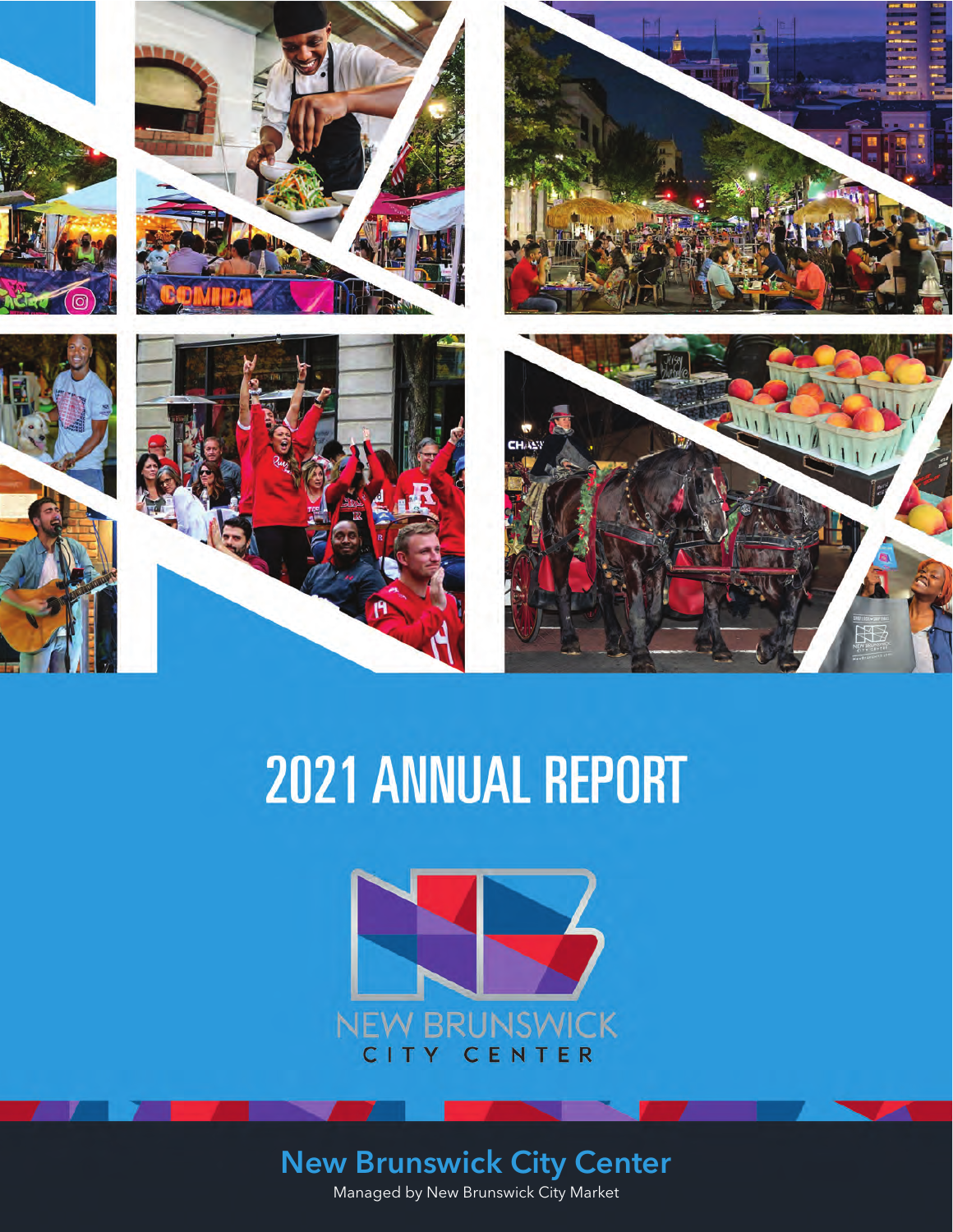### A Message from Doug Schneider, Chairman of the Board



Mission Statement To Promote and Enhance the Economic Vitality of the New Brunswick Special Improvement District

Dear Friends and Colleagues,

It is an honor to address you all again in our Thirty-Forth Annual Report. Over the past two years, businesses and communities have experienced continued hardships beyond measure. However, we handled this historic crisis by responding to the needs of our district in real-time. Once again, we have risen to the challenges of an unprecedented year. Throughout the pandemic, the New Brunswick City Center continued to focus on its core mission – to keep downtown clean, safe, and vibrant, supporting our small businesses, and providing safe and exciting activities for our stakeholders.

The City Center district is undergoing significant changes such as new, cutting-edge developments rising around us, including the New Jersey Innovation & Technology Hub and the Rutgers Cancer Institute, both playing yet another prominent role for the city and local businesses.

This past year, we expanded programs by working with the municipality and local businesses to offer outdoor dining, collaborating with organizations expanding programming, and working with stakeholders on district beautification in our dynamic community.

#### **A few of our successes include:**

- Collaboration with Rutgers Global Health, and other partners, we remain committed to the safety of not only our district employees, but the entire community, with ongoing Covid-19 testing and vaccinations.
- Engaging in stronger marketing and promotional activities. Increasing our OTT video and digital advertising, such as the 48 hours in New Brunswick promotion, which took first place at the New Jersey Press Association Awards program. New Jersey Press Association's Advertising Contest recognizes excellence in creative and design of newspapers and digital news organizations throughout NJ.
- Promotions included ongoing website enhancements to include a Job Postings page as our businesses faced the now common staffing shortage challenges that prevent them from operating at full capacity. Special attention was given to sharing information regarding small business assistance, grants, and funding opportunities.
- Enhancing the physical appearance of the George St. corridor for outdoor dining, removing barriers and adding planters and evergreen trees.
- Purchasing and installing new cross street swags for the holidays.
- Enhanced the promotion of small business week; providing custom tote bags.
- Expanded trash pick up to 7-days a week, keeping the City Center clean.
- We successfully formed four new sub-committees: Reimage New Brunswick, Health & Wellness, Retail, and the Town and Gown committees.
- We initiated the Strategic Planning session, convening the first meeting in the fall of 2021. This initiative will lead our success for 2022.
- The City Center organization was the recipient of the Downtown NJ Place Making Award for our holiday program.

I'm enthusiastic about 2022, and pledge to you that we will continue to meet each of the unique challenges ahead of us with innovative approaches in our part of this great city. I believe we will be able to maintain a steady hand with the input from our board members, creating and implementing the strategic plan as we move the organization forward.

**I'd like to thank our board and community members for their years of diligent work which has allowed us to function responsibly today and which continues to guide us into the future.**

Sincerely, Doug Schneider, Chair

### 2021 Financial Overview\*

### Total Revenue \$705,755 Total Expenses \$578,438

Property Assessments \$666,788

Contributions to Programs \$37,662

Other Income \$1,305

Retail Promos/Bus. Mktg. \$202,585

Admin. Expenses \$126,033

#### Program Services \$452,405

Clean Team Expenses \$73,066

Dist. Improv./Gen. Expenses \$22,019

\* Audited/rounded to nearest dollar. A full financial report can be requested by emailing citymarket@newbrunswick.com.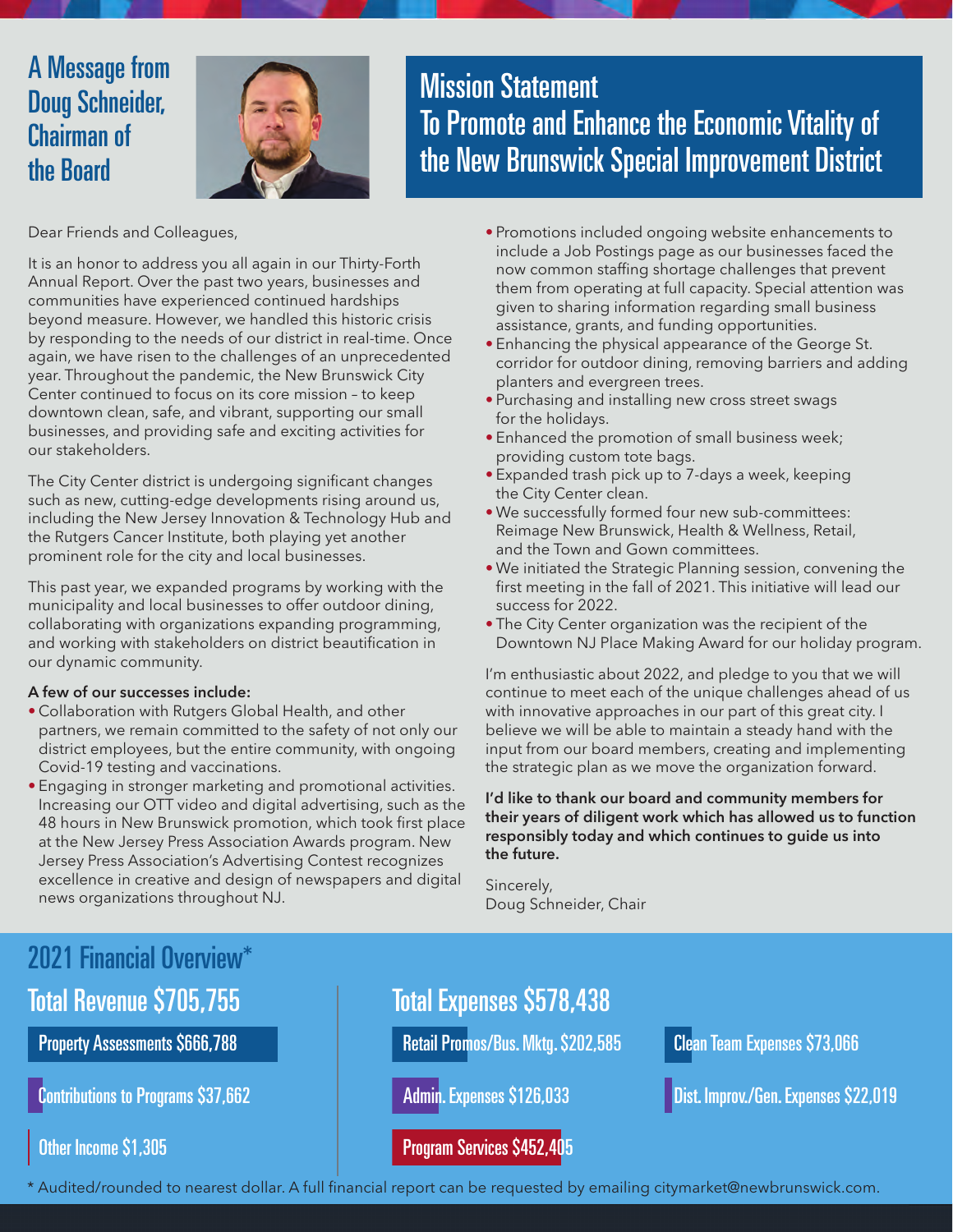### Building Community - City Center Activities

**Live Music Weekends** – Live music continued to energize City Center on the weekends – from musical productions to acoustic musicians, DJs, and jazz performers collaborating with the New Brunswick Cultural Center and New Brunswick Jazz Project. Artists could be found throughout the district on the streets, outside bars, and in parks, ready to play to patrons as they enjoyed their outdoor dining experience.

**New Brunswick Farm Market** – The annual farm market returned to Kilmer Square Park providing healthy food options from local farms ensuring community members had access to sustainable options.

**Covid-19 Testing and Vaccinations** – Throughout the year, City Center worked closely with Rutgers Global Health and others to provide needed testing and vaccinations to ensure the safety of our workers. The program was soon expanded and became a central location for the entire community. Since the program began, approximately 2,842 covid-19 tests and 670 vaccinations have been administered.

**New Brunswick Restaurant Week** – As businesses started to reopen, Restaurant Week returned, celebrating the culinary diversity of City Center! New Brunswick's restaurants offered the perfect dining experience with options of alfresco dining under the lights, patio gardens, and sidewalk table service as they welcomed back customers.

Our shops and restaurants cooked up amazing offers for two weeks to get the foodie in each of us out the door and diving into new experiences and flavors.

**Harvest Festival** – Following all municipal and CDC guidelines, City Center expanded its fall celebration with a month-long Harvest Fest. Local establishments offered a variety of specialty menu and drink items enticing visitors to enjoy seasonal offers all month. The organization enhanced its marketing outreach, observing visitors coming to City Center from surrounding areas. Themed entertainment for the entire family took place October 21-24 with live music all weekend, sip and paints, pumpkin painting, stilt walkers, face painters, and a yappy hour and dog costume contest for families to enjoy.

**Rutgers Game Watch** – The Rutgers Football City-Wide Game Watch program gave Scarlet Knights fans the opportunity to see their team taking on Big 10 rivals while enjoying their favorite establishments along George Street! Fans viewed games on big-screen TVs and took advantage of gametime food and drink specials. Patrons visited our retail shops both before and after kickoff, supporting all the small businesses in City Center. Local hotels benefited as well, booking rooms to people who traveled with the teams, but were unable to be at the stadium. The program was a crowd-pleaser for Rutgers alumni and students alike.

**Small Business Week** – New Brunswick Small Business Week ran November 15-21, with several merchants extending their hours. This event celebrated City Center's vibrant independent retail community and encouraged residents and visitors to support local merchants. New Brunswick is home to a wealth of merchants, service entities, and retailers, carrying quality goods from home décor to tailored clothing and footwear, from spas and salons to theaters and fine art. Participating merchants offered exclusive deals and promotions for shoppers to enjoy. Plus, the first 50 shoppers at each store received an exclusive Shop Local tote bag courtesy of New Brunswick City Center.

**New Brunswick Winter Wonderland** – Our annual Winter Wonderland is a month filled with activities the entire family can enjoy. It all begins with the annual tree lighting and a visit from Santa, followed by live ice sculptor demonstrations creating winter-themed figures, brunch with caricatures, and horse-drawn carriage rides through the district. This year we enhanced our decorative lighting throughout the area, keeping the streets lively well into the night with carolers, DJs and live music to entertain everyone.

### Marketing - Promoting the City Center Brand

#### **Connectivity – NewBrunswick.com is the Central Hub for Everything City Center!**

The New Brunswick City Market website is the primary resource keeping people connected and informed about everything downtown, where to eat, shows to see, and special attractions. Newbrunswick.com includes interactive maps, where to dine, cultural attractions, historical tours, where to stay, and where to park. The events calendar features City Center happenings every month.

#### **Social Impact**